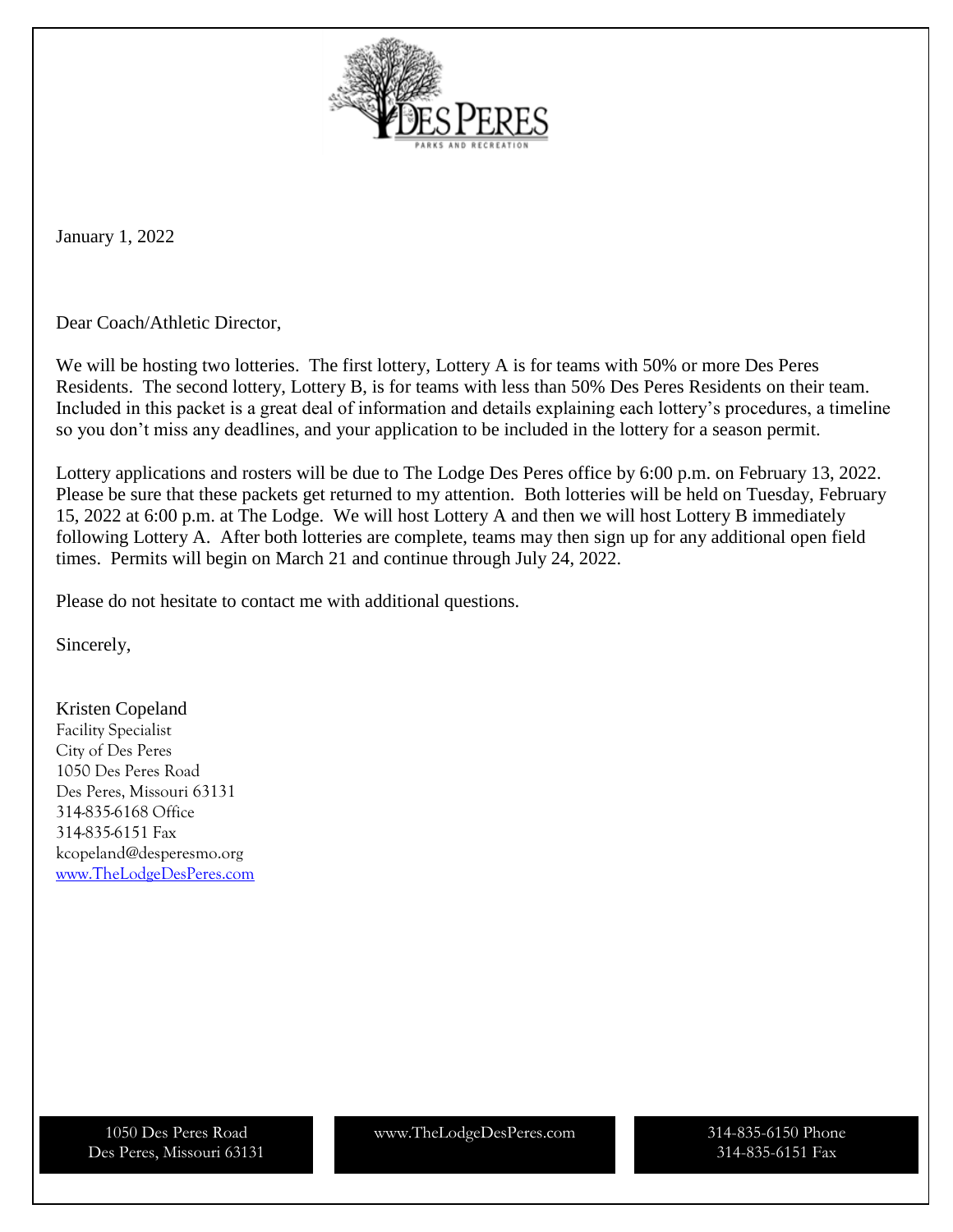#### **APPLICATION FOR CITY OF DES PERES BALL FIELD SEASON PERMIT SPRING, 2022**

| R/NR |  |
|------|--|
|      |  |

# Name: Address: \_\_\_\_\_\_\_\_\_\_\_\_\_\_\_\_\_\_\_\_\_\_\_\_\_\_\_\_\_\_\_\_\_\_\_\_\_\_\_\_\_\_\_\_\_\_\_\_\_\_\_\_\_\_\_\_\_\_ City & Zip Code: \_\_\_\_\_\_\_\_\_\_\_\_\_\_\_\_\_\_\_\_\_\_\_\_\_\_\_\_\_\_\_\_\_\_\_\_\_\_\_\_\_\_\_\_\_\_\_\_\_\_\_ E-MAIL: \_\_\_\_\_\_\_\_\_\_\_\_\_\_\_\_\_\_\_\_\_\_\_\_\_\_\_\_ FAX: \_\_\_\_\_\_\_\_\_\_\_\_\_\_\_\_\_\_\_\_\_\_\_ Daytime Phone:  $(\_\_)$  Evening Phone:  $(\_\_)$ Requested Date & Time: \_\_\_\_\_\_\_\_\_\_\_\_\_\_\_\_\_\_\_\_\_\_\_\_\_\_\_\_\_\_ (*Individual non-season rentals only, reservation is not guaranteed until contacted by Kristen Copeland and payment is received in full.*) **Team Information:** Sponsor/Association/League: \_\_\_\_\_\_\_\_\_\_\_\_\_\_\_\_\_\_\_\_\_\_\_\_\_\_\_\_\_\_\_\_\_\_\_\_\_\_\_\_\_ Team Age Group: \_\_\_\_\_\_\_\_\_\_\_\_\_\_\_\_\_\_\_\_\_\_\_\_\_\_\_\_\_\_\_\_\_Gender: \_\_\_\_\_\_\_\_\_\_\_\_\_\_\_\_\_\_\_\_\_\_\_\_ *Resident Team Season Permit: \$330; Non-Resident Team Season Permit \$550* **See Reverse for Terms and Conditions** By signing below, I have read and agree to the Des Peres Baseball Field Rental Terms and Conditions outlined in this agreement:

\_\_\_\_\_\_\_\_\_\_\_\_\_\_\_\_\_\_\_\_\_\_\_\_\_\_\_\_\_\_\_\_\_\_\_\_\_\_\_\_\_ \_\_\_\_\_\_\_\_\_\_\_\_\_\_\_\_\_

Applicant Signature Date

**Coach Information:**

*\*\*ATTACH ROSTER\*\**

| <b>LOTTERY:</b>                         | <b>Office Use Only</b><br>$\Box$ Resident (A) $\Box$ Non-Resident (B) $\Box$ After Deadline _______ |  |                            |      |  |  |
|-----------------------------------------|-----------------------------------------------------------------------------------------------------|--|----------------------------|------|--|--|
| $\overline{ASSIGNMENT}$ : Field Slot #: |                                                                                                     |  |                            |      |  |  |
| <b>PAYMENT:</b>                         | Fee: $\frac{\ }{}$                                                                                  |  | $\Box$ Cash $\Box$ Check # |      |  |  |
| M/C#                                    |                                                                                                     |  | Exp.                       | CVV. |  |  |
|                                         |                                                                                                     |  | Exp.                       | CVV. |  |  |
| Disc#                                   |                                                                                                     |  |                            | CVV. |  |  |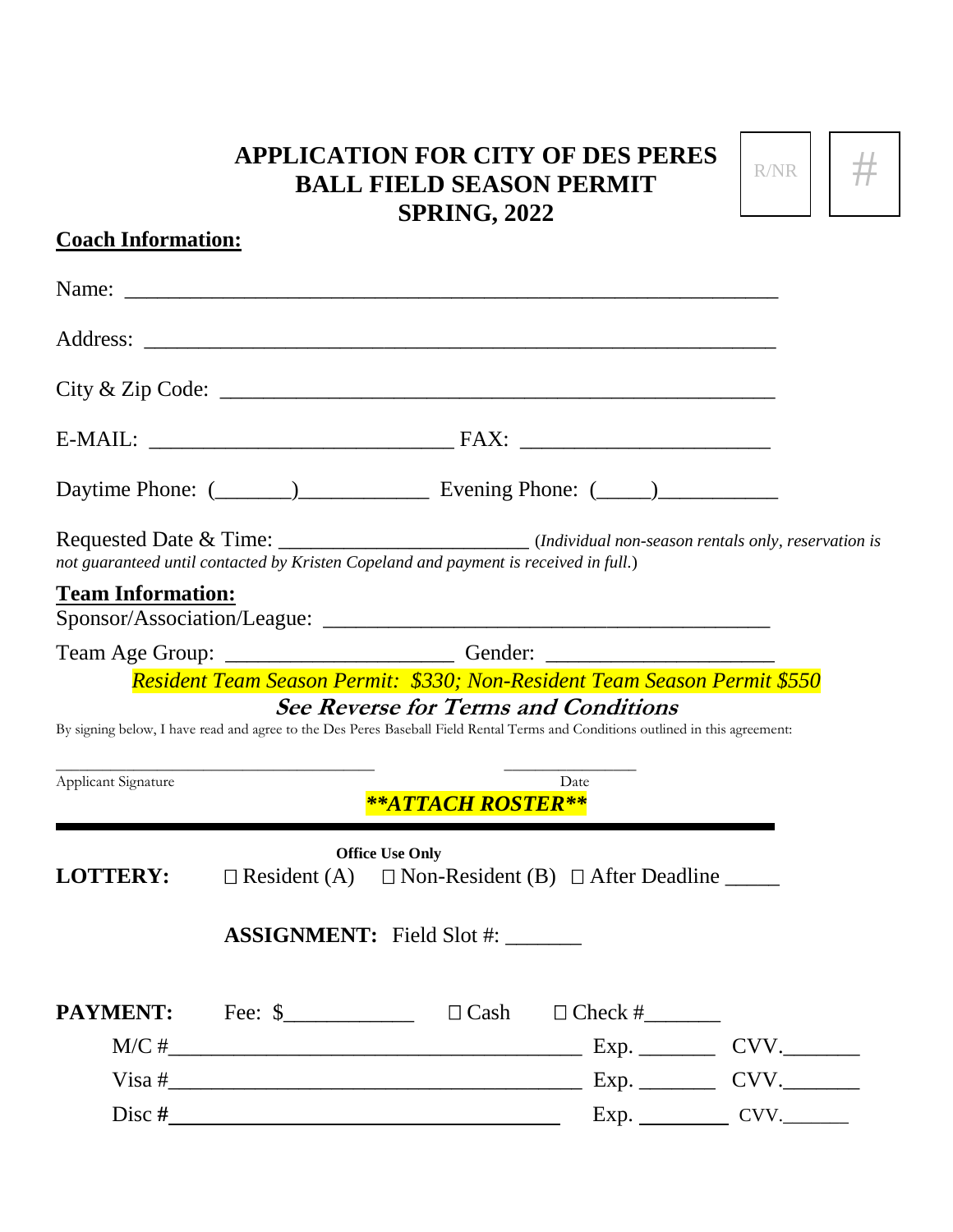## **LOTTERY A PROCEDURES**

- 1. Only teams with 50% or more Residents on their team are eligible for Lottery A.
- 2. Applications and rosters must be received by the deadline, **Sunday, February 13, 2022 at 6 p.m.**, to be included in Lottery A. **Late applications will be handled on a first come, first served basis after Lottery A and B.**
- 3. Each team may submit only one application for one season permit. If there are any fields available after Lottery B is completed, teams may apply for another permit.
- 4. Each application will be assigned a number upon receipt.
- 5. Numbers will be randomly drawn for field selection on **Tuesday, February 15, 2022 beginning at 6 p.m.**
- 6. The first number drawn will have the first selection of available field time. Once a time slot is chosen, another number will be drawn. This will continue until all applications have been drawn.
- 7. After all applications have been drawn and field time selected, the schedule is complete.
- 8. Coaches may trade time slots among themselves prior to paying the permit fee. Field rules and policies still apply to all changes. Department staff must approve all changes.
- 9. To complete the lottery, all coaches must pay the permit fee. Selected field time and Temporary permits are not valid until payment is received.
- 10. Permits will not be sent until your Official League Rosters have been received by **March 13, 2022.**
- **11.** Once your Official Roster is validated, you will receive an Official Field Permit via e-mail for **March 21 – July 24, 2022.**

After reviewing your Official League Roster, any discrepancies that would have changed the lottery and/or your team definition (resident vs. non-resident) will result in forfeiture of the team's field time and permit fee.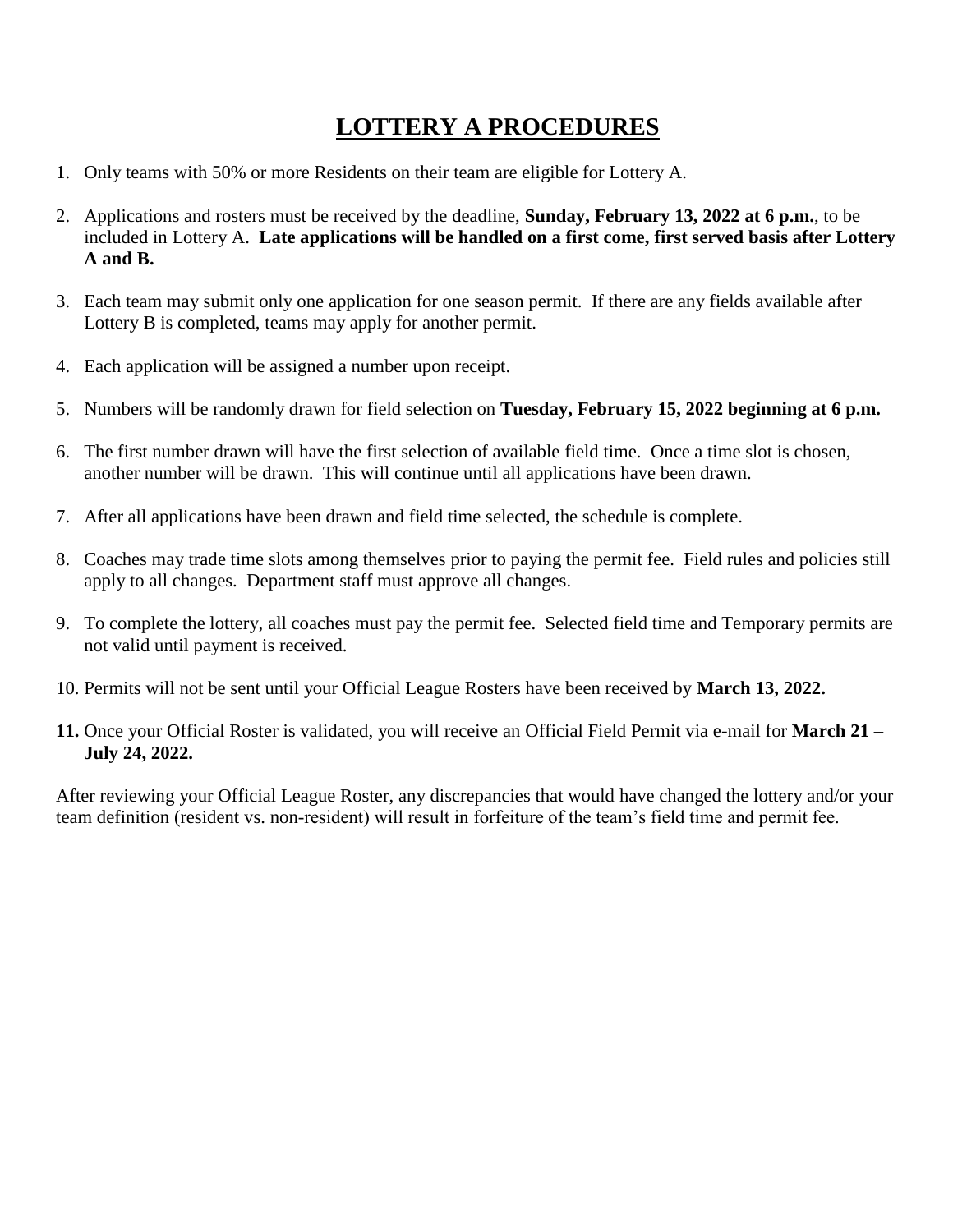### **LOTTERY B PROCEDURES**

- 1. Teams with less than 50% Residents are eligible for Lottery B.
- 2. Applications and rosters must be received by the deadline, **Sunday, February 13, 2022 at 6 p.m.**, to be included in Lottery B. **Late applications will be handled on a first come, first served basis after Lottery A and B.**
- 3. Each team may submit only one application for one season permit. If there are any fields available after Lottery B is completed, teams may apply for another permit.
- 4. Applications will be selected on **Tuesday, February 15, 2022 at 6 p.m. at The Lodge** according to the number of Residents on a team. The team with the most Residents will receive first selection, and so on. This lottery will occur immediately following the resident lottery which is held at 6 p.m. that night.
- 5. Teams with exactly the same number of Residents per team will be randomly drawn at the appropriate time to choose their field time.
- 6. After all applications have been drawn and field time selected, the schedule is complete.
- 7. Coaches may trade time slots among themselves prior to paying the permit fee. Field rules and policies still apply to all changes. Department staff must approve all changes.
- 8. To complete the lottery, all coaches must pay the permit fee. Selected field time and Temporary permits are not valid until payment is received.
- 9. Permits will not be sent until your Official League Rosters have been received by **March 13, 2021.**
- **10.** Once your Official Roster is validated, you will receive an Official Field Permit via e-mail for **March 21 – July 24, 2022.**

After reviewing your Official League Roster, any discrepancies that would have changed the lottery and/or your team definition (resident vs. non-resident) will result in forfeiture of the team's field time and permit fee.